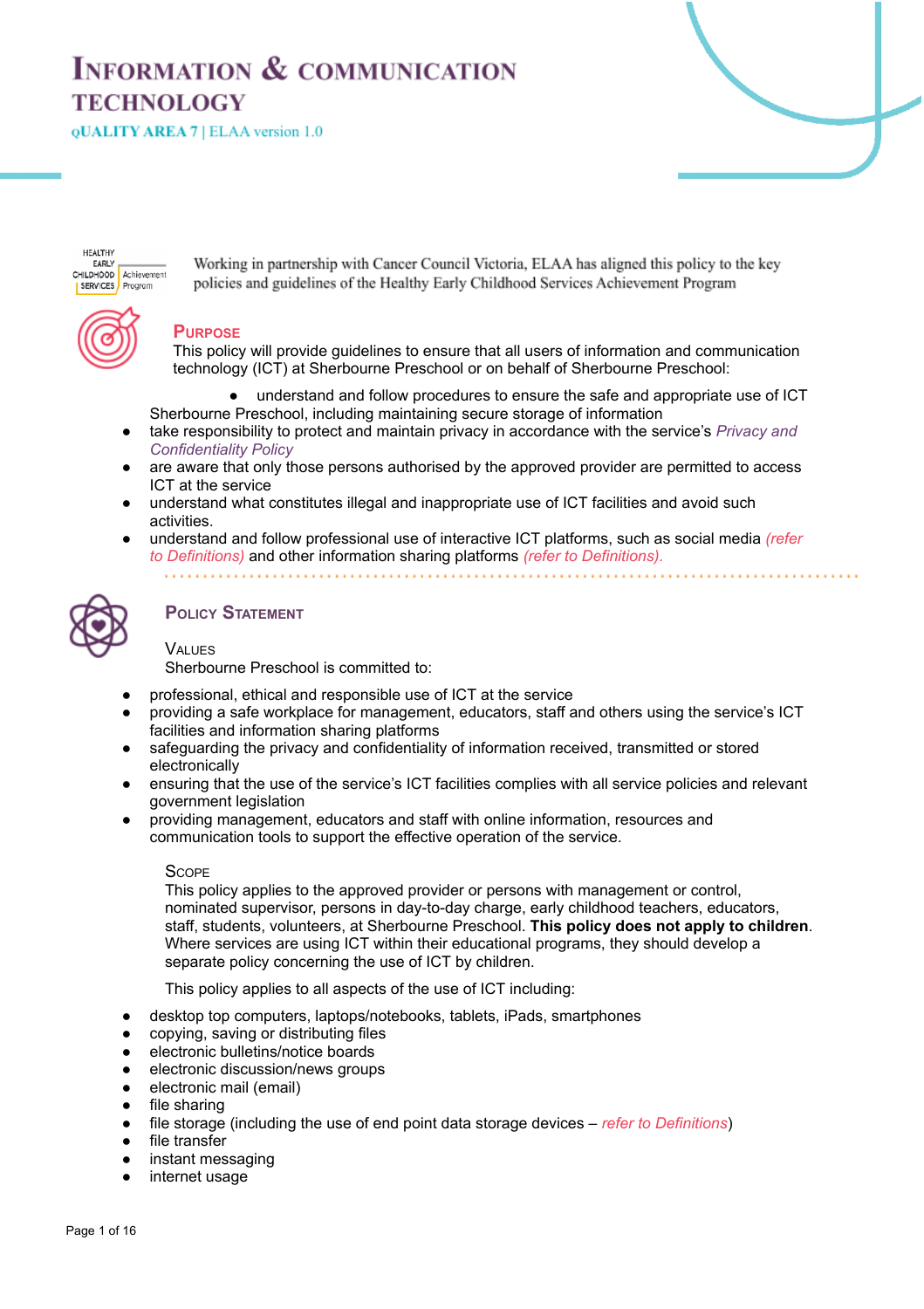- online discussion groups and chat facilities
- **Prime devices in groups and criminally mobile and cordless phones.**
- printing material
- *●* social media *(refer to Definitions)*
- streaming media
- subscriptions to list servers, mailing lists or other like services
- video conferencing<br>• viewing material ele
- viewing material electronically<br>● weblogs (blogs)

weblogs (blogs)

| <b>RESPONSIBILITIES</b>                                                                                                                                                                                                                               | A<br>pp<br>ro<br>ve<br>d<br>pr<br>ov<br>id<br>er<br>an<br>d<br>pe<br>rs<br>on<br>$\mathbf{s}$<br>wi<br>th<br>m<br>an<br>ag<br>$\mathbf{e}$<br>m<br>en<br>t<br>or<br>co<br>nt<br>ro<br>L | N<br>$\mathbf{o}$<br>mi<br>na<br>te<br>$\mathsf{d}$<br>su<br>pe<br>rvi<br><b>SO</b><br>r<br>an<br>$\mathsf{d}$<br>pe<br>rs<br>on<br>$\mathbf{s}$<br>in<br>da<br>$y-t$<br>O-<br>da<br><b>y</b><br>ch<br>ar<br>ge | Ea<br>rly<br>ch<br>ild<br>ho<br>od<br>te<br>ac<br>he<br>r,<br>ed<br><b>UC</b><br>at<br>or<br>$\mathbf{s}$<br>an<br>d<br>all<br><b>ot</b><br>he<br>r<br>st<br>aff | Pa<br>re<br>nt<br>s/<br>gu<br>ar<br>di<br>an<br>$\mathbf{s}$ | $\mathbf{C}$<br>on<br>tr<br>ac<br>to<br>rs,<br><b>VO</b><br>lu<br>nt<br>ee<br>rs<br>an<br>d<br>st<br>ud<br>en<br>ts |
|-------------------------------------------------------------------------------------------------------------------------------------------------------------------------------------------------------------------------------------------------------|-----------------------------------------------------------------------------------------------------------------------------------------------------------------------------------------|-----------------------------------------------------------------------------------------------------------------------------------------------------------------------------------------------------------------|------------------------------------------------------------------------------------------------------------------------------------------------------------------|--------------------------------------------------------------|---------------------------------------------------------------------------------------------------------------------|
| Ensuring that the use of the service's ICT complies with all<br>relevant state and federal legislation (refer to Legislation<br>and standards), and all service policies (including Privacy<br>and Confidentiality Policy and Code of Conduct Policy) | $\sqrt{}$                                                                                                                                                                               | $\sqrt{}$                                                                                                                                                                                                       | $\sqrt{}$                                                                                                                                                        | $\sqrt{}$                                                    | $\sqrt{}$                                                                                                           |
| Managing inappropriate use of ICT as described in<br><b>Attachment 2</b>                                                                                                                                                                              | $\sqrt{}$                                                                                                                                                                               | $\sqrt{}$                                                                                                                                                                                                       |                                                                                                                                                                  |                                                              |                                                                                                                     |
| Providing suitable ICT facilities to enable early childhood<br>teachers, educators and staff to effectively manage and<br>operate the service                                                                                                         | $\sqrt{}$                                                                                                                                                                               | $\sqrt{}$                                                                                                                                                                                                       |                                                                                                                                                                  |                                                              |                                                                                                                     |
| Authorising the access of early childhood teachers,<br>educators, staff, volunteers and students to the service's<br>ICT facilities, as appropriate                                                                                                   | $\sqrt{}$                                                                                                                                                                               | $\sqrt{}$                                                                                                                                                                                                       |                                                                                                                                                                  |                                                              |                                                                                                                     |
| Providing clear procedures and protocols that outline the<br>parameters for use of the service's ICT facilities both at the<br>service and when working from home (refer to Attachment<br>1)                                                          | $\sqrt{}$                                                                                                                                                                               | $\sqrt{}$                                                                                                                                                                                                       |                                                                                                                                                                  |                                                              |                                                                                                                     |
| Embedding a culture of awareness and understanding of                                                                                                                                                                                                 | $\sqrt{}$                                                                                                                                                                               | $\sqrt{}$                                                                                                                                                                                                       | $\sqrt{}$                                                                                                                                                        | $\sqrt{}$                                                    | $\sqrt{}$                                                                                                           |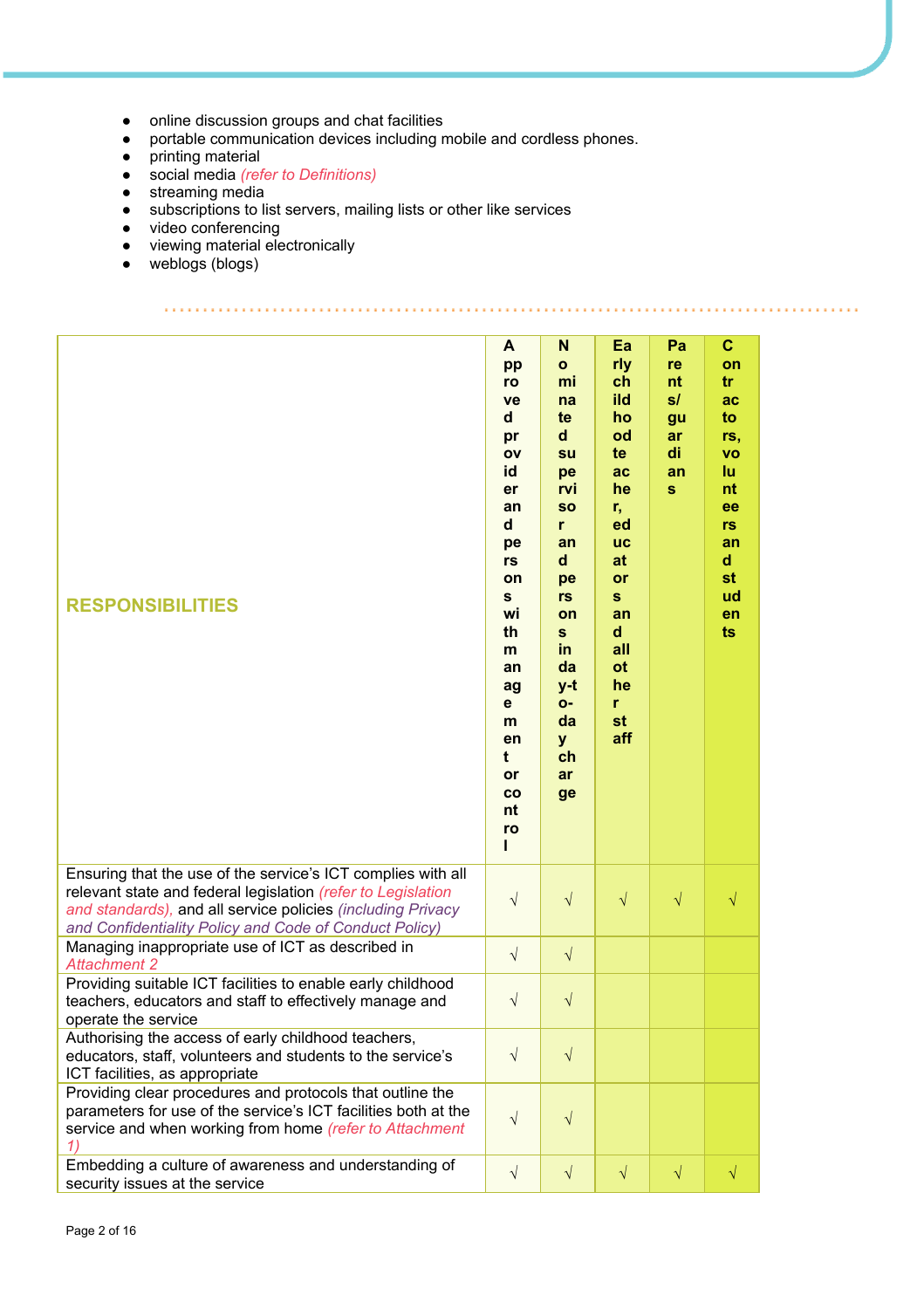| Ensuring that effective financial procedures and security<br>measures are implemented where transactions are made<br>using the service's ICT facilities, e.g. handling fees, invoice<br>payments, and using online banking                                | $\sqrt{}$  | $\sqrt{}$  |           |           |           |
|-----------------------------------------------------------------------------------------------------------------------------------------------------------------------------------------------------------------------------------------------------------|------------|------------|-----------|-----------|-----------|
| Ensuring that the service's computer software and<br>hardware are purchased from an appropriate and reputable<br>supplier                                                                                                                                 | $\sqrt{}$  | $\sqrt{ }$ |           |           |           |
| Identifying the need for additional password-protected email<br>accounts for management, early childhood teachers,<br>educators, staff and others at the service, and providing<br>these as appropriate                                                   | $\sqrt{}$  | $\sqrt{}$  |           |           |           |
| Identifying the training needs of early childhood teachers,<br>educators and staff in relation to ICT, and providing<br>recommendations for the inclusion of training in ICT in<br>professional development activities                                    | $\sqrt{}$  | $\sqrt{2}$ |           |           |           |
| Ensuring regular backup of critical data and information at<br>the service (refer to Attachment 1)                                                                                                                                                        | $\sqrt{}$  | $\sqrt{}$  | $\sqrt{}$ |           |           |
| Ensuring secure storage of all information at the service,<br>including backup files (refer to Privacy and Confidentiality<br>Policy)                                                                                                                     | $\sqrt{}$  | $\sqrt{}$  | $\sqrt{}$ |           |           |
| Adhering to the requirements of the Privacy and<br>Confidentiality Policy in relation to accessing information on<br>the service's computer/s, including emails                                                                                           | $\sqrt{}$  | $\sqrt{}$  | $\sqrt{}$ |           |           |
| Considering encryption (refer to Definitions) of data for<br>extra security                                                                                                                                                                               | $\sqrt{}$  | $\sqrt{}$  |           |           |           |
| Ensuring that reputable anti-virus and firewall software<br>(refer to Definitions) are installed on service computers, and<br>that software is kept up to date                                                                                            | $\sqrt{}$  | $\sqrt{ }$ |           |           |           |
| Developing procedures to minimise unauthorised access,<br>use and disclosure of information and data, which may<br>include limiting access and passwords, and encryption<br>(refer to Definitions)                                                        | $\sqrt{}$  | $\sqrt{}$  |           |           |           |
| Ensuring that the service's liability in the event of security<br>breaches, or unauthorised access, use and disclosure of<br>information and data is limited by developing and publishing<br>appropriate disclaimers (refer to Definitions)               | $\sqrt{}$  | $\sqrt{}$  |           |           |           |
| Developing procedures to ensure data and information (e.g.<br>passwords) are kept secure, and only disclosed to<br>individuals where necessary e.g. to new educators, staff or<br>committee of management                                                 | $\sqrt{ }$ | $\sqrt{ }$ |           |           |           |
| Being aware of the requirements and complying with this<br>policy                                                                                                                                                                                         | $\sqrt{}$  | $\sqrt{ }$ | $\sqrt{}$ | $\sqrt{}$ | $\sqrt{}$ |
| Appropriate use of endpoint data storage devices (refer to<br>Definitions) by ICT users at the service                                                                                                                                                    | $\sqrt{}$  | $\sqrt{}$  | $\sqrt{}$ | $\sqrt{}$ | V         |
| Ensuring that all material stored on endpoint data storage<br>devices is also stored on a backup drive, and that both<br>device and drive are kept in a secure location                                                                                   | $\sqrt{}$  | $\sqrt{}$  | $\sqrt{}$ |           |           |
| Ensuring that written permission is provided by<br>parents/guardians for authorised access to the service's<br>computer systems and internet by persons under 18 years<br>of age (e.g. a student on placement at the service) (refer to<br>Attachment 5). | $\sqrt{}$  | $\sqrt{ }$ |           |           |           |
| Providing authorisation to early childhood teachers,<br>educators and staff to be social media representatives for<br>Sherbourne Preschool (refer to Attachment 3)                                                                                        | $\sqrt{}$  | $\sqrt{}$  |           |           |           |
| Complying with all relevant legislation and service policies,<br>protocols and procedures, including those outlined in<br><b>Attachments 1</b>                                                                                                            | $\sqrt{}$  | $\sqrt{ }$ | $\sqrt{}$ | $\sqrt{}$ | √         |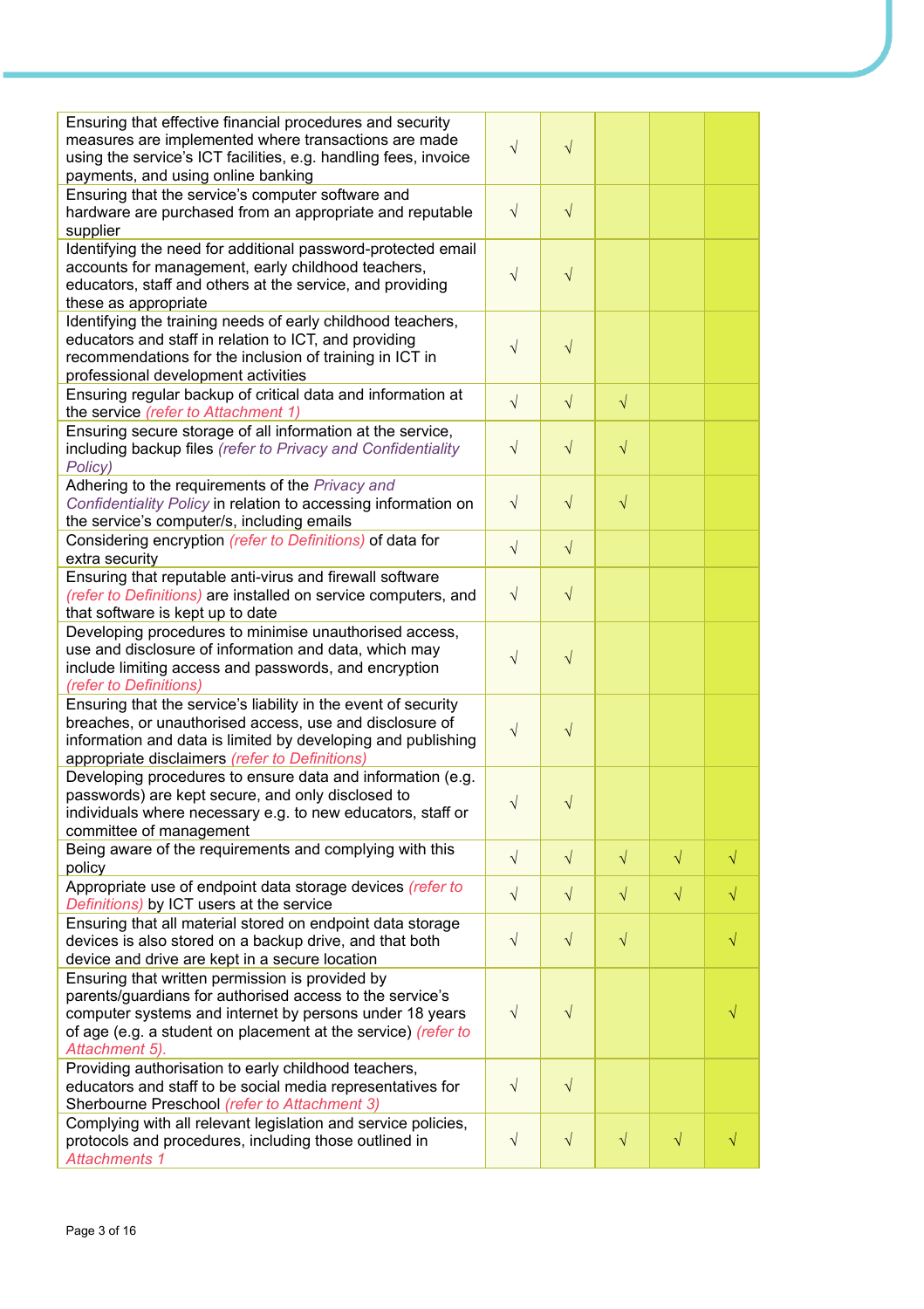| Reading and understanding what constitutes inappropriate<br>use of ICT (refer to Attachment 2)                                                                                                                  | $\sqrt{}$ | $\sqrt{}$  | $\sqrt{}$ | $\sqrt{}$ | $\sqrt{}$ |  |  |
|-----------------------------------------------------------------------------------------------------------------------------------------------------------------------------------------------------------------|-----------|------------|-----------|-----------|-----------|--|--|
| Completing the authorised user agreement form (refer to<br>Attachment 4)                                                                                                                                        | $\sqrt{}$ | $\sqrt{}$  | $\sqrt{}$ |           | √         |  |  |
| Maintaining the security of ICT facilities belonging to<br>Sherbourne Preschool and keeping allocated passwords<br>secure, including not sharing passwords and logging off<br>after using a computer            | $\sqrt{}$ | $\sqrt{}$  | $\sqrt{}$ | $\sqrt{}$ |           |  |  |
| Accessing accounts, data or files on the service's<br>computers only where authorisation has been provided                                                                                                      |           | $\sqrt{}$  | $\sqrt{}$ |           | $\sqrt{}$ |  |  |
| Co-operating with other users of the service's ICT to ensure<br>fair and equitable access to resources                                                                                                          | $\sqrt{}$ | $\sqrt{}$  | $\sqrt{}$ |           | $\sqrt{}$ |  |  |
| Obtaining approval from the approved provider before<br>purchasing licensed computer software and hardware                                                                                                      |           | $\sqrt{}$  | $\sqrt{}$ |           |           |  |  |
| Ensuring no illegal material is transmitted at any time via<br>any ICT medium (refer to Attachment 2)                                                                                                           | $\sqrt{}$ | $\sqrt{}$  | $\sqrt{}$ | $\sqrt{}$ | $\sqrt{}$ |  |  |
| Using the service's email, messaging and social media<br>(refer to Definitions) facilities for service-related and lawful<br>activities only (refer to Attachment 2)                                            | $\sqrt{}$ | $\sqrt{}$  | $\sqrt{}$ | $\sqrt{}$ | V         |  |  |
| Using endpoint data storage devices (refer to Definitions)<br>supplied by the service for service-related business only,<br>and ensuring that this information is protected from<br>unauthorised access and use |           | $\sqrt{}$  | $\sqrt{}$ |           |           |  |  |
| Notifying the approved provider of any damage, faults or<br>loss of endpoint data storage devices                                                                                                               |           | $\sqrt{}$  | $\sqrt{}$ |           | $\sqrt{}$ |  |  |
| Signing an acknowledgement form upon receipt of a USB<br>or portable storage device (including a laptop) (refer to<br>Attachment 4)                                                                             |           | $\sqrt{}$  | $\sqrt{}$ |           |           |  |  |
| Restricting the use of personal mobile phones to rostered<br>breaks, and only used in areas outside of spaces being<br>utilised for education and care of children                                              | $\sqrt{}$ | $\sqrt{}$  | $\sqrt{}$ | $\sqrt{}$ |           |  |  |
| Responding only to emergency phone calls when<br>responsible for supervising children to ensure adequate<br>supervision of children at all times (refer to Supervision of<br><b>Children Policy)</b>            | $\sqrt{}$ | $\sqrt{}$  | $\sqrt{}$ |           |           |  |  |
| Ensuring electronic files containing information about<br>children and families are kept secure at all times (refer to<br><b>Privacy and Confidentiality Policy)</b>                                            | $\sqrt{}$ | $\sqrt{}$  | $\sqrt{}$ |           |           |  |  |
| Responding to a privacy breach in accordance with Privacy<br>and Confidentiality policy.                                                                                                                        | $\sqrt{}$ | $\sqrt{}$  |           |           |           |  |  |
| Complying with the appropriate use of social media (refer to<br>Definitions) platforms (refer to Attachment 3)                                                                                                  | $\sqrt{}$ | $\sqrt{ }$ | $\sqrt{}$ |           | √         |  |  |
| Complying with this policy at all times to protect the privacy,<br>confidentiality and interests of Sherbourne Preschool<br>employees, children and families                                                    | $\sqrt{}$ | $\sqrt{}$  | $\sqrt{}$ |           |           |  |  |
| BOLD tick $\sqrt{}$ indicates legislation requirement                                                                                                                                                           |           |            |           |           |           |  |  |



# **PROCEDURES**

 $\mathbf{r} \in \mathbb{R}^d$ 

. . . . . . . . . . .

Refer to *Attachment 1* for the following procedures

- Email usage<br>● Digital storag
- Digital storage of personal and health information<br>● Data back up

- Data back up
- Password management

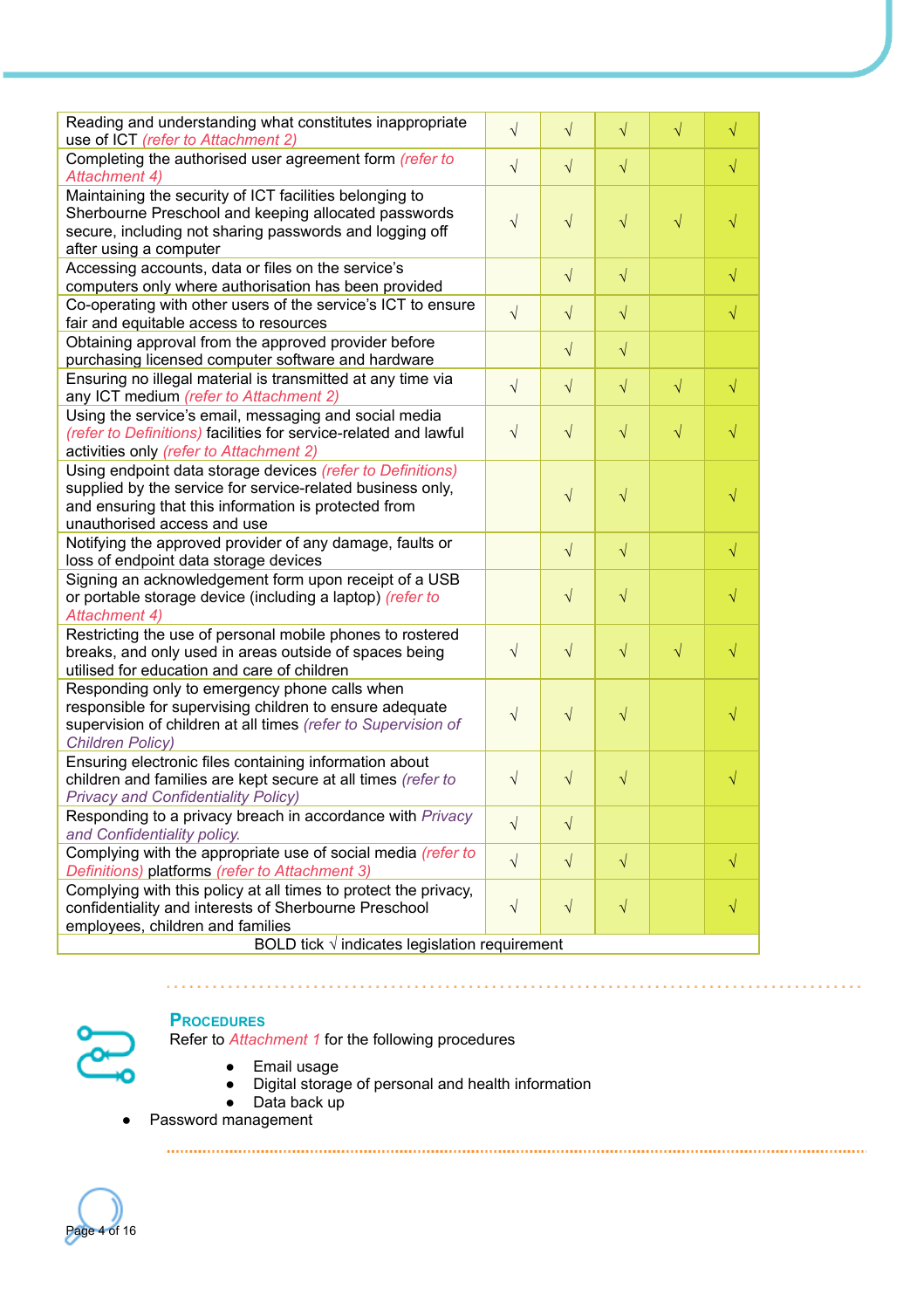## **BACKGROUND AND LEGISLATION**

#### **BACKGROUND**

The ICT environment is continually changing. Early childhood services now have access to a wide variety of technologies via fixed, wireless and mobile devices. While ICT is a cost-effective, timely and efficient tool for research, communication and management of a service, there are also legal responsibilities in relation to information privacy, security and the protection of employees, families and children.

State and federal laws, including those governing information privacy, copyright, occupational health and safety, anti-discrimination and sexual harassment, apply to the use of ICT *(refer to Legislation and standards).* Illegal and inappropriate use of ICT resources includes pornography, fraud, defamation, breach of copyright, unlawful discrimination or vilification, harassment (including sexual harassment, stalking and privacy violations) and illegal activity, including illegal peer-to-peer file sharing.

The Victorian Government funds the State Library Victoria to deliver the Kindergarten IT Program, which provides the following services to eligible organisations:

- Internet connectivity for kindergartens (data connection only)
- Twenty email addresses per kindergarten
- User support for general computer and Microsoft software enquiries
- Web hosting options
- Coordinated IT Training for eligible services including privacy and cyber safety training
- Providing advice for kindergartens purchasing new computers with the option to supply and install (kindergartens meet the purchase and installation costs)
- Repair of computer hardware that was provided by the Department of Education and Training through the Kindergarten IT Project roll-out

LEGISLATION AND STANDARDS

Relevant legislation and standards include but are not limited to:

- Broadcasting Services Act 1992 (Cth)
- Charter of Human Rights and Responsibilities Act 2006 (Vic)
- Crimes Act 1958 (Vic)
- Classification (Publications, Films and Computer Games) Act 1995
- Commonwealth Classification (Publication, Films and Computer Games) Act 1995
- Competition and Consumer Act 2010 (Cth)
- Copyright Act 1968 (Cth)
- Cybercrime Act 2001 (Cth)
- Education and Care Services National Law Act 2010
- **Education and Care Services National Regulations 2011**
- Equal Opportunity Act 2010 (Vic)
- Freedom of Information Act 1982
- Health Records Act 2001 (Vic)
- National Quality Standard, Quality Area 7: Governance and Leadership
- Occupational Health and Safety Act 2004 (Vic)
- Privacy Act 1988 (Cth)
- Privacy and Data Protection Act 2014 (Vic)
- Public Interest Disclosures Act 2012 (Vic)
- Public Records Act 1973 (Vic)
- Sex Discrimination Act 1984 (Cth)
- Spam Act 2003 (Cth)
- Trade Marks Act 1995 (Cth)

The most current amendments to listed legislation can be found at:

Victorian Legislation - Victorian Law Today: www.legislation.vic.gov.au Commonwealth Legislation - Federal Register of Legislation: www.legislation.gov.au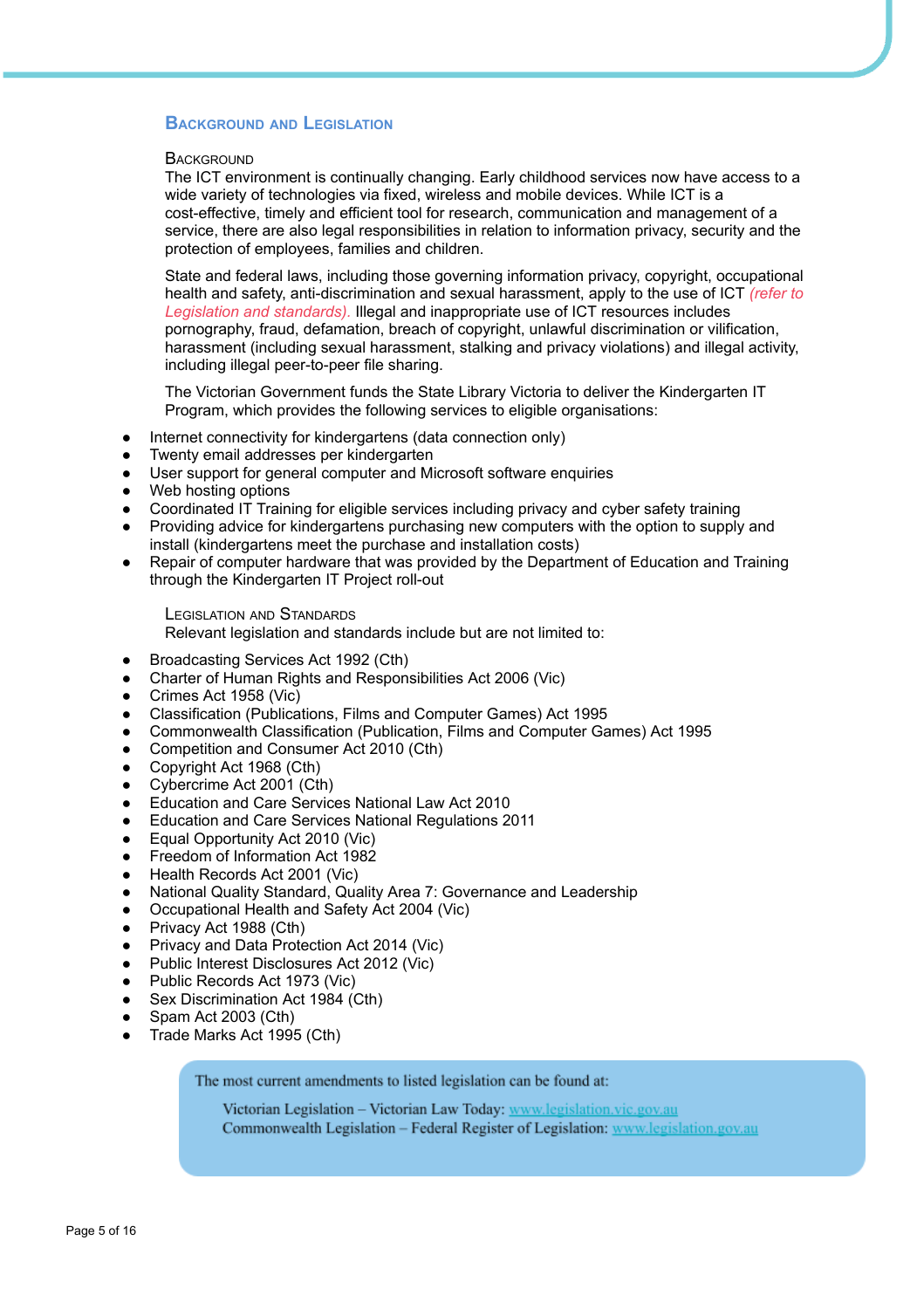# **DEFINITIONS**

The terms defined in this section relate specifically to this policy. For regularly used terms e.g. Approved Provider, Nominated Supervisor, Notifiable Complaints, Serious Incidents, Duty of Care, etc. refer to the Definitions file of the PolicyWorks catalogue.

**Anti-spyware:** Software designed to remove spyware: a type of malware *(refer to Definitions),* that collects information about users without their knowledge.

**Chain email:** An email instructing recipients to send out multiple copies of the same email so that circulation increases exponentially.

**Computer virus:** Malicious software programs, a form of malware *(refer to Definitions)*, that can spread from one computer to another through the sharing of infected files, and that may harm a computer system's data or performance.

**Cyber safety:** The safe and responsible use of technology including use of the internet, electronic media and social media in order to ensure information security and personal safety. There are three main areas of risk to safety:

- Content: being exposed to illegal, inappropriate or harmful material
- Contact: being subjected to harmful online interactions with other users (including bullying)
- Conduct: personal online behaviour that increases the likelihood of, or causes, harm.

**Defamation:** To injure or harm another person's reputation without good reason or justification. Defamation is often in the form of slander or libel.

**Disclaimer:** Statement(s) that seeks to exclude or limit liability and is usually related to issues such as copyright, accuracy and privacy.

**Electronic communications:** Email, instant messaging, communication through social media and any other material or communication sent electronically.

**Encryption:** The process of systematically encoding data before transmission so that an unauthorised party cannot decipher it. There are different levels of encryption available.

**Endpoint data storage devices:** Devices capable of storing information/data. New devices are continually being developed, and current devices include:

- laptops
- USB sticks, external or removable hard drives, thumb drives, pen drives and flash drives
- iPods or other similar devices
- cameras with USB drive connection
- iPhones/smartphones
- PCI/PC Card/PCMCIA storage cards
- PDAs (Personal Digital Assistants)
- other data-storage devices (CD-ROM and DVD).

**Firewall:** The primary method of keeping a computer/network secure. A firewall controls (by permitting or restricting) traffic into and out of a computer/network and, as a result, can protect these from damage by unauthorised users.

**Flash drive:** A small data-storage device that uses flash memory, and has a built-in USB connection. Flash drives have many names, including jump drives, thumb drives, pen drives and USB keychain drives.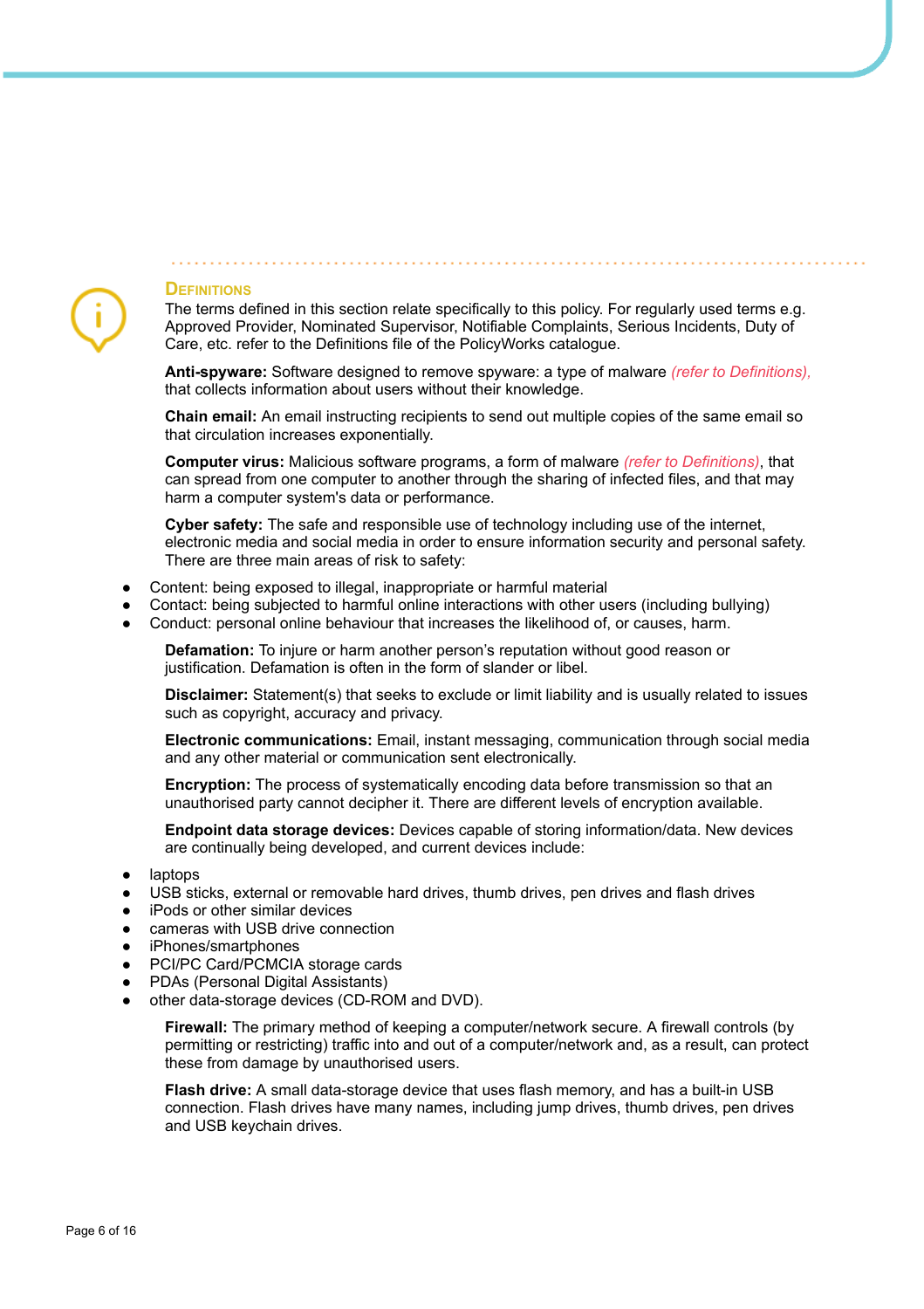**Information sharing platforms:** Describes the exchange of data between various organisations, people and technologies This can include but no limited to Dropbox, Google Drive, Sharepoint, Skype for Business, One Drive

**Integrity:** (In relation to this policy) refers to the accuracy of data. Loss of data integrity may be either gross and evident (e.g. a computer disk failing) or subtle (e.g. the alteration of information in an electronic file).

**Malware:** Short for 'malicious software'. Malware is intended to damage or disable computers or computer systems.

**PDAs (Personal Digital Assistants):** A handheld computer for managing contacts, appointments and tasks. PDAs typically include a name and address database, calendar, to-do list and note taker. Wireless PDAs may also offer email and web browsing, and data can be synchronised between a PDA and a desktop computer via a USB or wireless connection.

**Portable storage device (PSD)** *or* **removable storage device (RSD):** Small, lightweight, portable easy-to-use device that is capable of storing and transferring large volumes of data. These devices are either exclusively used for data storage (for example, USB keys) or are capable of multiple other functions (such as iPods and PDAs).

**Security:** (In relation to this policy) refers to the protection of data against unauthorised access, ensuring confidentiality of information, integrity of data and the appropriate use of computer systems and other resources.

**Social Media:** A computer-based technology that facilitates the sharing of ideas, thoughts, information and photos through the building of virtual networks and communities**.** Examples can include but not limited to, Facebook, YouTube, WhatsApp, Facebook Messenger, TikTok and Instagram

**Spam:** Unsolicited and unwanted emails or other electronic communication.

**USB interface:** Universal Serial Bus (USB) is a widely used interface for attaching devices to a host computer. PCs and laptops have multiple USB ports that enable many devices to be connected without rebooting the computer or turning off the USB device.

**USB key:** Also known as sticks, drives, memory keys and flash drives, a USB key is a device that plugs into the computer's USB port and is small enough to hook onto a key ring. A USB key allows data to be easily downloaded and transported/transferred.

**Virus:** A program or programming code that multiplies by being copied to another program, computer or document. Viruses can be sent in attachments to an email or file, or be present on a disk or CD. While some viruses are benign or playful in intent, others can be quite harmful: erasing data or requiring the reformatting of hard drives.



# **SOURCES AND RELATED POLICIES**

**SOURCES** 

- Acceptable Use Policy, DET Information, Communications and Technology (ICT) Resources: [https://www.education.vic.gov.au/school/teachers/management/infrastructure/Pages/acceptableu](https://www.education.vic.gov.au/school/teachers/management/infrastructure/Pages/acceptableuse.aspx) [se.aspx](https://www.education.vic.gov.au/school/teachers/management/infrastructure/Pages/acceptableuse.aspx)
- IT for Kindergartens: [www.kindergarten.vic.gov.au](https://kindergarten.vic.gov.au/)

RELATED POLICIES

- Code of Conduct
- Complaints and Grievances
- **Curriculum Development**
- **Enrolment and Orientation**
- Governance and Management of the Service
- Occupational Health and Safety
- **Privacy and Confidentiality**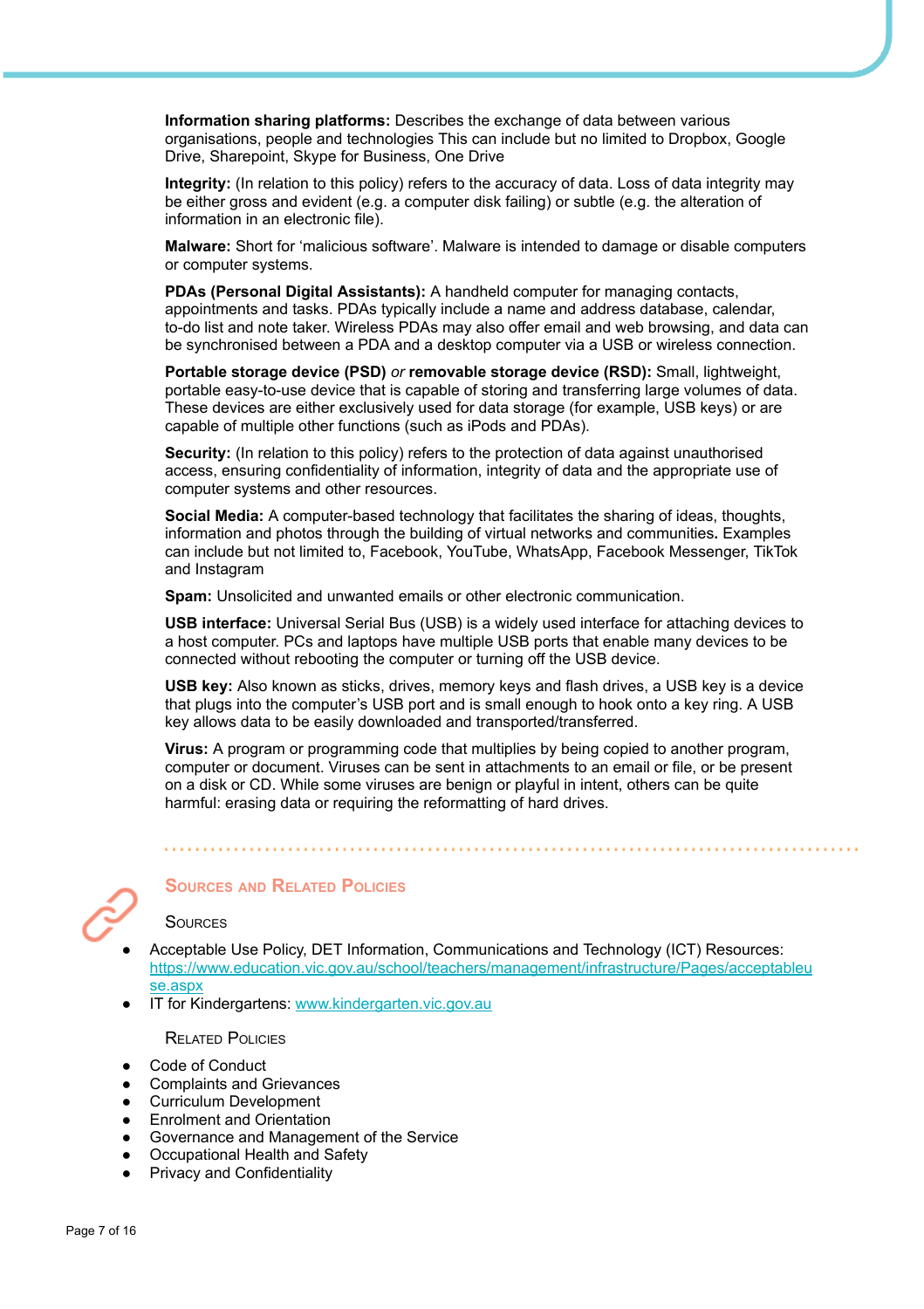**Staffing** 



## **EVALUATION**

In order to assess whether the values and purposes of the policy have been achieved, the Approved Provider will:

- regularly seek feedback from everyone affected by the policy regarding its effectiveness
- monitor the implementation, compliance, complaints and incidents in relation to this policy
- keep the policy up to date with current legislation, research, policy and best practice
- revise the policy and procedures as part of the service's policy review cycle, or as required
- notifying all stakeholders affected by this policy at least 14 days before making any significant changes to this policy or its procedures, unless a lesser period is necessary due to risk



# **ATTACHMENTS**

- Attachment 1: Procedures for use of ICT at the service
- Attachment 2: Unacceptable/inappropriate use of ICT facilities
- Attachment 3: Social Media Guidelines
- Attachment 4: Authorised user agreement
- Attachment 5: Parent/guardian authorisation for under-age access to the Sherbourne Preschool ICT facilities:



#### **AUTHORISATION**

This policy was adopted by the approved provider of Sherbourne Preschool on 15/3/22

**REVIEW DATE:** March 2025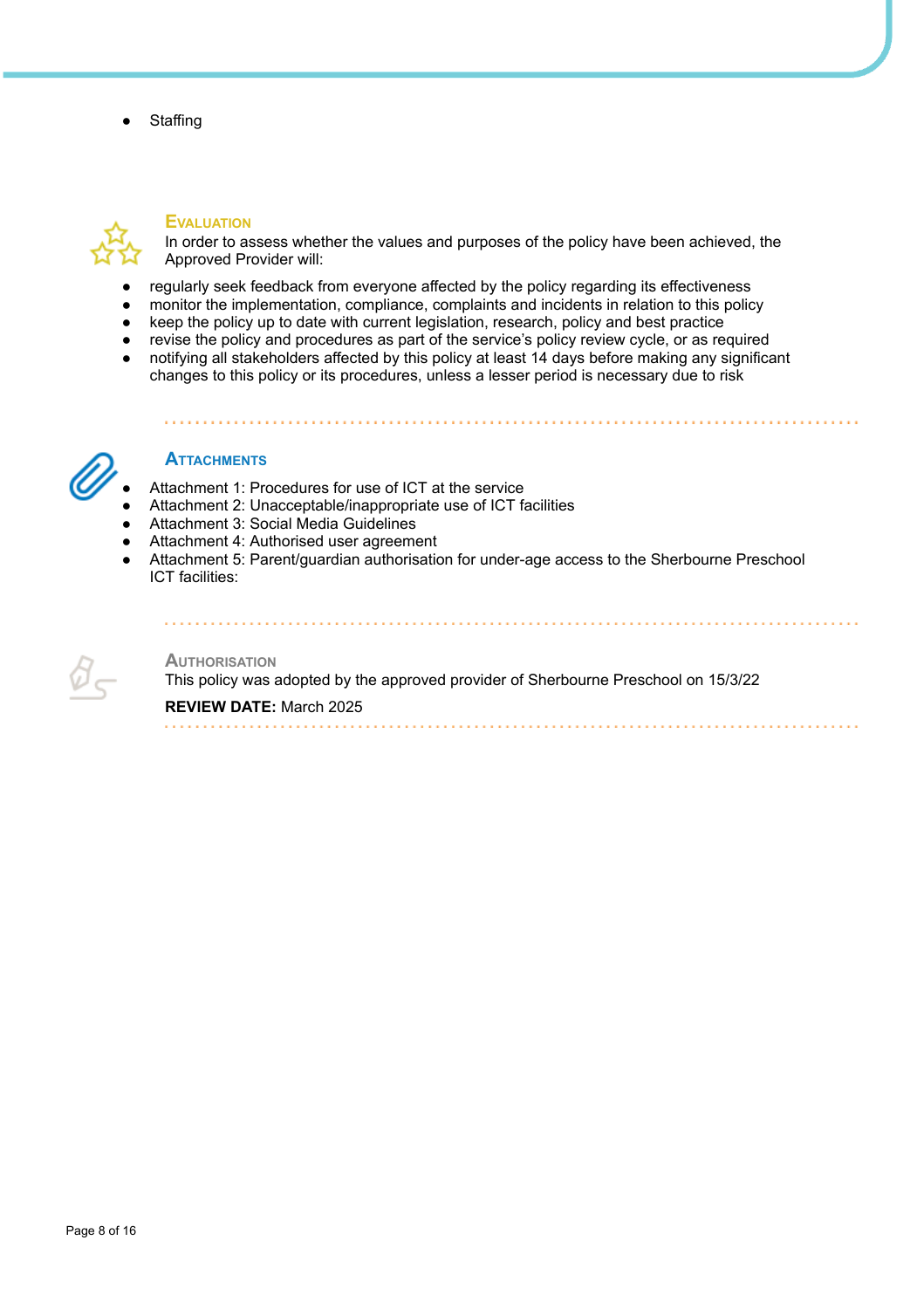# **ATTACHMENT 1. PROCEDURES FOR USE OF ICT AT THE SERVICE**

# Email usage

- Content of emails and email addresses must always be checked before sending.
- When sending emails to multiple recipients, care should be taken to avoid the inappropriate disclosure of email addresses to a whole group of recipients; blind copying (BCC) should be used where appropriate.
- Always include a subject description in the subject line.
- Create an email signature that identifies employee name, title, service name, service phone number and address
- Always include a disclaimer *(refer to Definitions)* which is common to all users, on emails to limit liability.
- Be cautious about opening files or launching programs that have been received as an attachment via email from the email itself. Instead, save an attachment to disk and scan with anti-virus software before opening, and keep an eye out for unusual filenames.
- Never open emails if unsure of the sender.
- Check email accounts on a regular basis and forward relevant emails to the approved provider or appropriate committee members/staff.
- Remove correspondence that is no longer required from the computer quarterly.
- Respond to emails as soon as is practicable.
- Never send unauthorised marketing content or solicitation emails
- Be suspicious of clickbait titles.

## Digital storage of personal and health information

- Digital records containing personal, sensitive and/or health information, or photographs of children must be password protected and stored securely so that privacy and confidentiality is maintained. This information must not be removed from the service without authorisation, as security of the information could be at risk *(refer to Privacy and Confidentiality Policy).*
- Digital records containing personal, sensitive and/or health information, or photographs of children may need to be removed from the service from time-to-time for various reasons, including for:
	- o excursions and service events *(refer to Excursions and Service Events Policy)*
	- $\circ$  offsite storage, where there is not enough space at the service premises to store the records.

In such circumstances, services must ensure that the information is transported, handled and stored securely so that privacy and confidentiality is maintained at all times.

- ICT users are not to view or interfere with other users' files or directories, knowingly obtain unauthorised access to information or damage, delete, insert or otherwise alter data without permission.
- Ensure all material stored on an endpoint data storage device is also stored on a backup drive, and that both device and drive are kept in a secure location.

# Backing up data

Data backup is the process of creating accessible data copies for use in the event of breach or loss.

- Develop a written backup plan that identifies:
	- o What's being backed up
	- o Where it's being backed up
	- o How often backups will occur
	- o Who's in charge of performing backups
	- o Who's in charge of monitoring the success of these backups
	- o How will backup drives be stored securely

Services can choose to either between onsite or remote backup:

- Onsite Backup
	- $\circ$  copy data to a second hard drive, either manually or at specified intervals.
	- Remote Backup- cloud based backup server
		- $\circ$  install the software on every computer containing data that needs to be backed up,
		- o set up a backup schedule, and
		- o identify the files and folders to be copied.

# Password management

The effective management of passwords is the first line of defence in the electronic security of an organisation. Every ICT facility should have a password strategy in place as part of the overall security strategy. The technical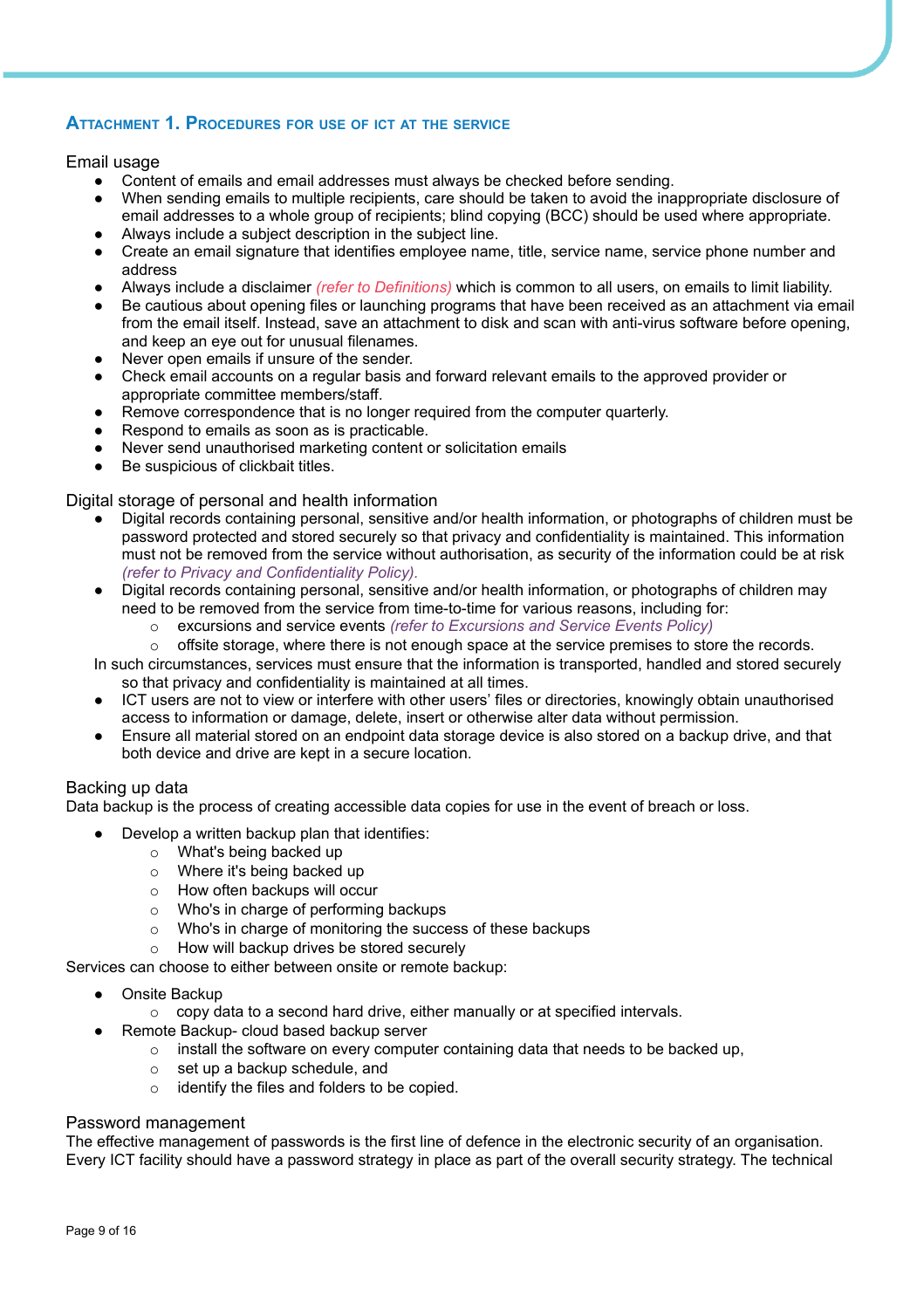considerations and principals outlined below are intended to be used as a guide for developing a password procedure.

Technical considerations include:

- a strong password should:
	- o Be at least 8 characters in length
	- o Contain both upper and lowercase alphabetic characters (e.g. A-Z, a-z)
	- o Have at least one numerical character (e.g. 0-9)
	- o Have at least one special character (e.g.  $\sim$ !@#\$%^&\*() -+=)
	- always verify a user's identity before resetting a password
- change passwords when an employer leaves the service
- password rotation; changed every 90 days or less
- do not use automatic logon functionality
- use of account lockouts for incorrect passwords, with a limit of 5 or fewer bad attempts.

Users should always follow these principles:

- do not share passwords with anyone. If there is an issue that requires you to do so, remember to change the password immediately after the issue has been resolved.
- never use the same password for work accounts as the one you have for personal use (banking, etc.).
- do not write down passwords or include them in an email.
- do not store passwords electronically unless they are encrypted.
- never use the "remember password" feature on any systems; this option should be disabled
- Do not use the same password for multiple administrator accounts.

## Working from home

When an approved provider, nominated supervisor, early childhood teachers, educators or staff members are working from home they must:

- complete the authorised user agreement form *(refer to Attachment 4)*
- conduct a workstation assessment; taking reasonable care in choosing a suitable work space, including ergonomics, lighting, thermal comfort, safety, and privacy
- ensure security and confidentiality of work space, keeping private, sensitive, heath information, planning, educational programs and children's records confidential and secure at all times
- keep allocated passwords secure, including not sharing passwords and logging off after using a computer
- adhere to the *Privacy and Confidently Policy*
- report breaches to privacy or loss of private, sensitive, and heath information to nominated superiors as soon as practically possible.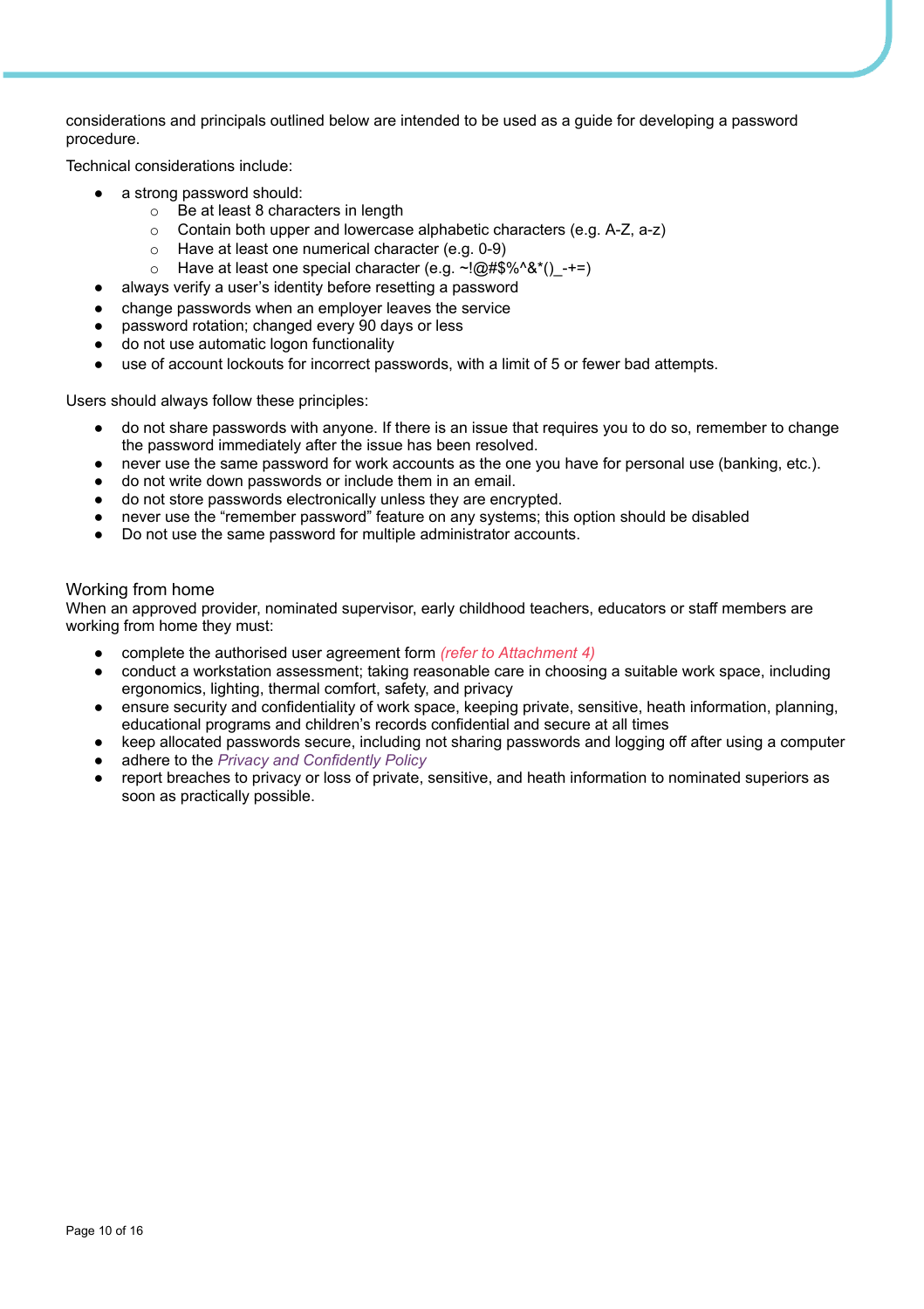# **ATTACHMENT 2. UNACCEPTABLE/INAPPROPRIATE USE OF ICT FACILITIES**

Users of the ICT facilities (and in particular, the internet, email and social media) provided by Sherbourne Preschool must not:

- create or exchange messages that are offensive, harassing, obscene or threatening
- create, copy, transmit or retransmit chain emails *(refer to Definitions)*, spam *(refer to Definitions)* or other unauthorised mass communication
- use the ICT facilities as a platform to gain unauthorised access to other systems
- carry out activities that are illegal, inappropriate or offensive to fellow employees or the public. Such activities include, but are not limited to, hate speech or material that ridicules/discriminates against others on the basis of race, nationality, creed, religion, ability/disability, gender or sexual orientation
- use the ICT facilities to access, download, create, store or distribute illegal, offensive, obscene or objectionable material (including pornography and sexually explicit material). It will not be a defence to claim that the recipient was a consenting adult
- use the ICT facilities to make any personal communication that could suggest that such communication was made in that person's official capacity as an employee or volunteer of Sherbourne Preschool
- conduct any outside business or engage in activities related to employment with another organisation
- play games
- use the facilities to assist any election campaign or lobby any government organisation
- exchange any confidential or sensitive information held by Sherbourne Preschool unless authorised as part of their duties
- publish the service's email address on a 'private' business card
- harass, slander, intimidate, embarrass, defame, vilify, seek to offend or make threats against another person or group of people
- breach copyright laws through making copies of, or transmitting, material or commercial software.

## Breaches of this policy

- Individuals who use ICT at the service for unlawful purposes may be liable to criminal or civil legal action. This could result in serious consequences, such as a fine, damages and/or costs being awarded against the individual, or imprisonment. The Approved Provider will not defend or support any individual using the service's ICT facilities for an unlawful purpose.
- The service may block access to internet sites where inappropriate use is identified.
- Employees who fail to adhere to this policy may be liable to counselling, disciplinary action or dismissal.
- Management, educators, staff, volunteers and students who fail to adhere to this policy may have their access to the service's ICT facilities restricted/denied.

# **Category 1: illegal — criminal use of material**

This category includes but is not limited to:

- child abuse material offences relating to child pornography covered by the Crimes Act 1958 (Vic). 'Child abuse material' is defined in section 51A of the Crimes Act 1958 (Vic)
- objectionable material offences relating to the exhibition, sale and other illegal acts relating to 'objectionable films' and 'objectionable publications' covered by the Classification (Publications, Films and Computer Games) (Enforcement) Act 1995 (Vic). Such material has or would attract a classification of X18+ (restricted) or RC (refused classification) under the Guidelines for Classification of Films 2012, Guidelines for the Classification of Computer Games 2012 or National Classification Code scheduled to the Classification (Publications, Films and Computer Games) Act 1995 (Cth)
- reckless or deliberate copyright infringement
- any other material or activity that involves or is in furtherance of a breach of criminal law

#### **Category 2: extreme — non-criminal use of material**

This category includes non-criminal use of material that has or may attract a classification of RC or X18+ under the Guidelines for Classification of Films 2012, Guidelines for the Classification of Computer Games 2012 or National Classification Code scheduled to the Classification (Publications, Films and Computer Games) Act 1995 (Cth).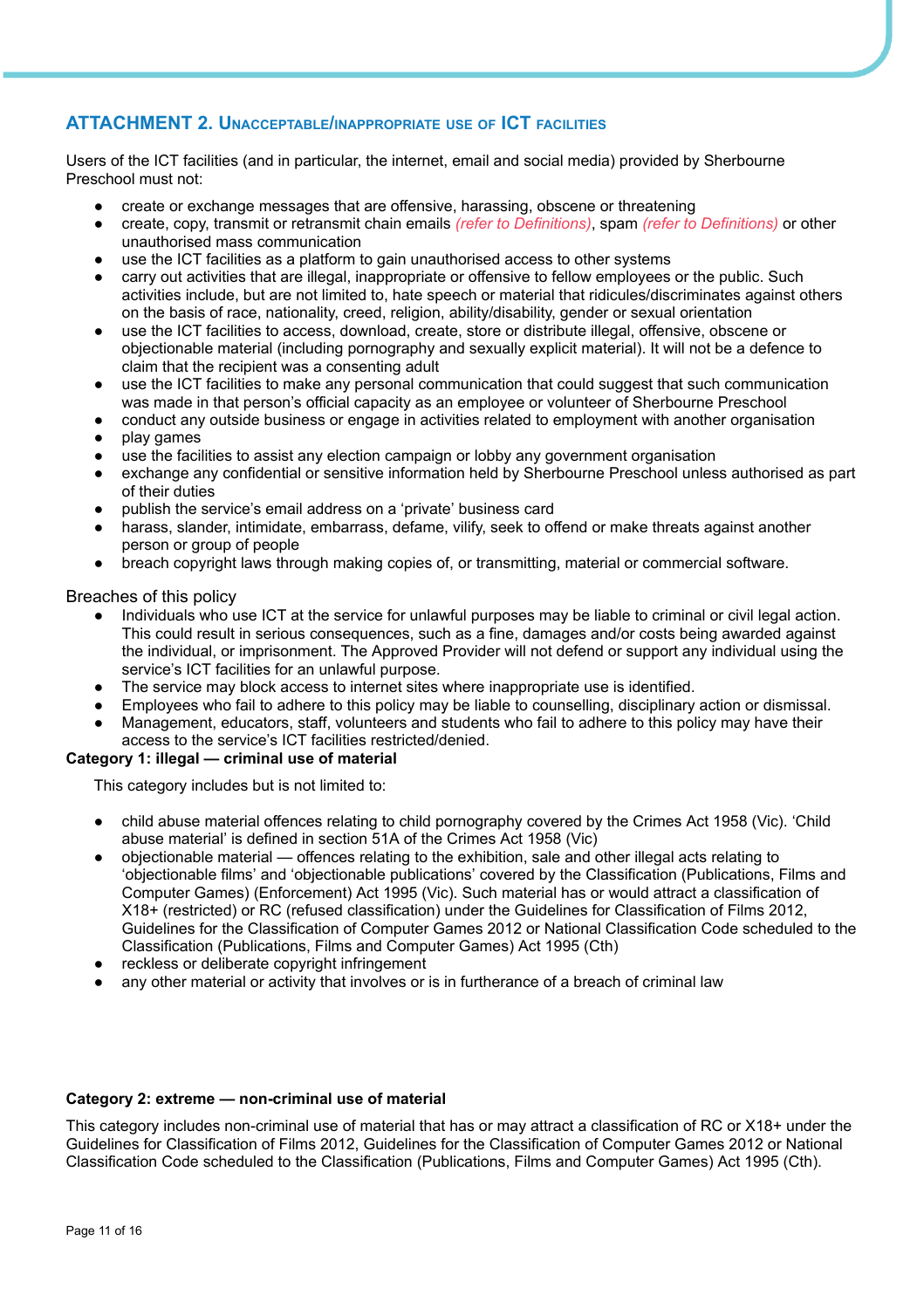This includes any material that:

- depicts, expresses or otherwise deals with matters of sex, drug misuse or addiction, crime, cruelty, violence or revolting or abhorrent phenomena in such a way that they offend against the standards of morality, decency and propriety generally accepted by reasonable adults to the extent that the material should not be classified
- describes or depicts in a way that is likely to cause offence to a reasonable adult or a person who is, or appears to be, a child under 18 (whether or not the person is engaged in sexual activity or not)
- promotes, incites or instructs in matters of crime or violence
- includes sexually explicit material that contains real depictions of actual sexual intercourse and other sexual activity between consenting adults

## **Category 3: critical — offensive material**

This category includes other types of restricted or offensive material, covering any material that:

- has or may attract a classification of R18+ under the Guidelines for Classification of Films 2012, Guidelines for the Classification of Computer Games 2012 or National Classification Code scheduled to the Classification (Publications, Films and Computer Games) Act 1995 (Cth). Material may contain sex scenes and drug use that are high in impact
- includes sexualised nudity
- involves racial or religious vilification
- is unlawfully discriminatory
- is defamatory
- involves sexual harassment or bullying

#### **Category 4: serious**

- This category includes any use which is offensive or otherwise improper.
- The categories do not cover all possible breaches of this policy. Matters not covered by the above categories will be dealt with on an individual basis and on the relevant facts.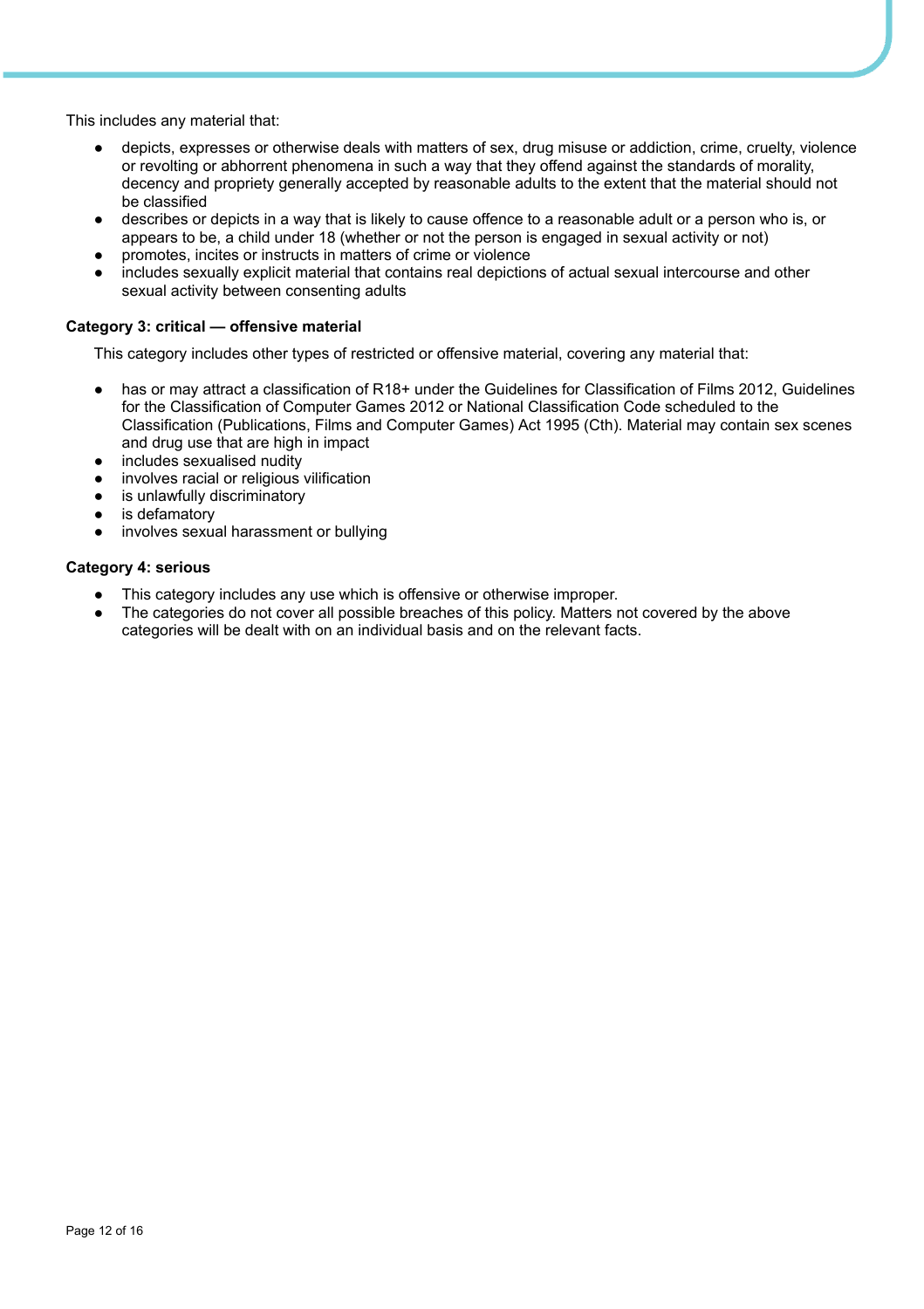# **ATTACHMENT 3. SOCIAL MEDIA AND INFORMATION SHARING PLATFORM GUIDELINES**

The below directives are essential to the safety and wellbeing of staff, children and their families, and to ensure that Sherbourne Preschool operates in a professional and appropriate manner when using social media and/or information sharing platforms.

Staff must exercise extreme caution using ICT facilities when accessing social media and/or information sharing platforms, whether in the workplace or relating to external events or functions involving Sherbourne Preschool.

It is a breach of confidentiality and privacy to make posts or comments about children, families, staff or management from Sherbourne Preschool on social media sites without consent or authorisation. It is also an offence under current legislation, to record or use a visual image of a child, including transmitting the image on the internet, without the written consent of the child's parent.

Sherbourne Preschool specifically requires that, unless you have the express permission, you:

- Do not video or photograph anyone, or post photos or personal details of other Sherbourne Preschool staff, children or families;
- Do not post photos or videos of Sherbourne Preschool staff, children or families on your personal Facebook page, or otherwise share photos or videos of staff, children or families through social media;
- Do not create a Sherbourne Preschool branded Facebook page, or other pages or content on social media that represents Sherbourne Preschool, it's staff, children or families without authorisation from the approved provider;
- Do not post anything that could embarrass or damage the reputation of Sherbourne Preschool, colleagues, children or families.

#### **Staff must not:**

- post or respond to material that is, or might be construed as offensive, obscene, fraudulent, defamatory, threatening, harassing, bullying, discriminatory, hateful, racist, sexist, infringes copyright, constitutes a contempt of court, breaches a Court suppression order, or is otherwise unlawful or inaccurate;
- make any comment or post any material that might otherwise cause damage to Sherbourne Preschool reputation or bring it into disrepute;
- imply that they are authorised to speak as a representative of Sherbourne Preschool, or give the impression that the views expressed are those of Sherbourne Preschool , unless authorised to do so
- use a Sherbourne Preschool email address or any Sherbourne Preschool logos or insignia that may give the impression of official support or endorsement of personal comments;
- use the identity or likeness of another employee, contractor or other member of Sherbourne Preschool;
- use or disclose any confidential information or personal information obtained in the capacity as an employee/contractor of Sherbourne Preschool; or
- access and/or post on personal social media during paid workhours.

#### **Personal use of social media**

Sherbourne Preschool recognises that staff may choose to use social media in their personal capacity. This policy is not intended to discourage nor unduly limit staff using social media for personal expression or other online activities in their personal life. Staff should be aware of and understand the potential risks and damage to Sherbourne Preschool that can occur through their use of social media, even if their activity takes place outside working hours or on devices not owned by Sherbourne Preschool.

If an individual can be identified as an employee of Sherbourne Preschool on social media, that employee must:

- only disclose and discuss publicly available information;
- ensure that all content published is accurate and not misleading and, complies with all relevant policies of Sherbourne Preschool
- expressly state on all postings (identifying them as an employee of Sherbourne Preschool) the stated views are their own and are not those of Sherbourne Preschool;
- be polite and respectful to all people they interact with;
- adhere to the Terms of Use of the relevant social media platform/website, as well as copyright,
- abide by privacy, defamation, contempt of Court, discrimination, harassment and other applicable laws;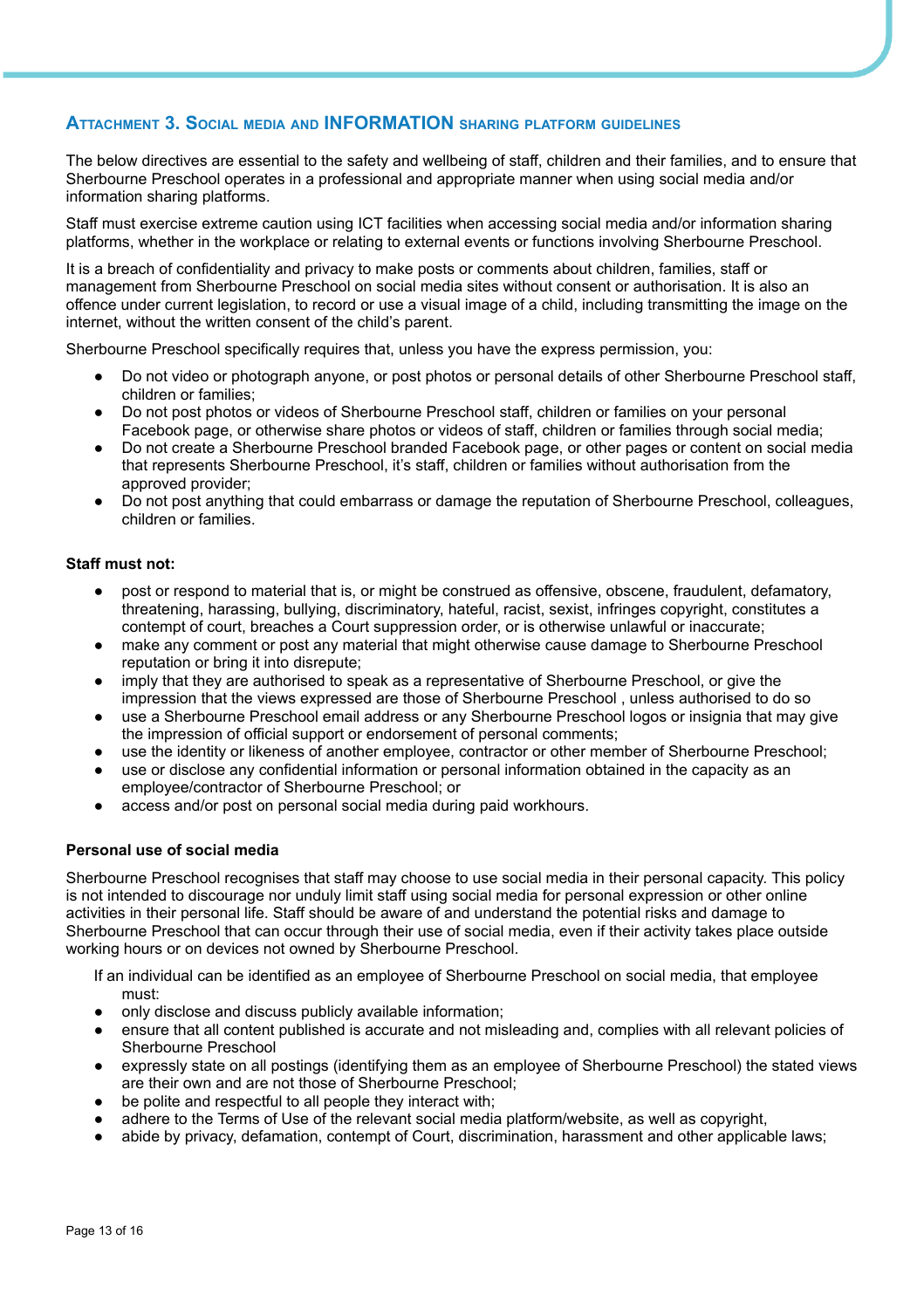- ensure that abusive, harassing, threatening or defaming postings which are in breach of Sherbourne Preschool policies may result in disciplinary action being taken, even if such comments are made using private social networks outside of working hours.
- notify the approved provider or person with management or control if they become aware of unacceptable use of social media as described above.

#### **Consequences of unacceptable use of social media**

- Sherbourne Preschool will review any alleged breach of this policy on an individual basis. If the alleged breach is of a serious nature, the person shall be given an opportunity to be heard in relation to the alleged breach.
- If the alleged breach is clearly established, the breach may be treated as grounds for dismissal. In all other cases, the person may be subject to disciplinary action in accordance with Sherbourne Preschool *Code of Conduct Policy*.
- Sherbourne Preschool may request that any information contained on any social media platform that is in breach of this policy be deleted.
- Sherbourne Preschool may restrict an employee's access to social media on [Sherbourne Preschool ICT facilities or if they are found to have breached this policy or while Sherbourne Preschool investigates whether they have breached this policy.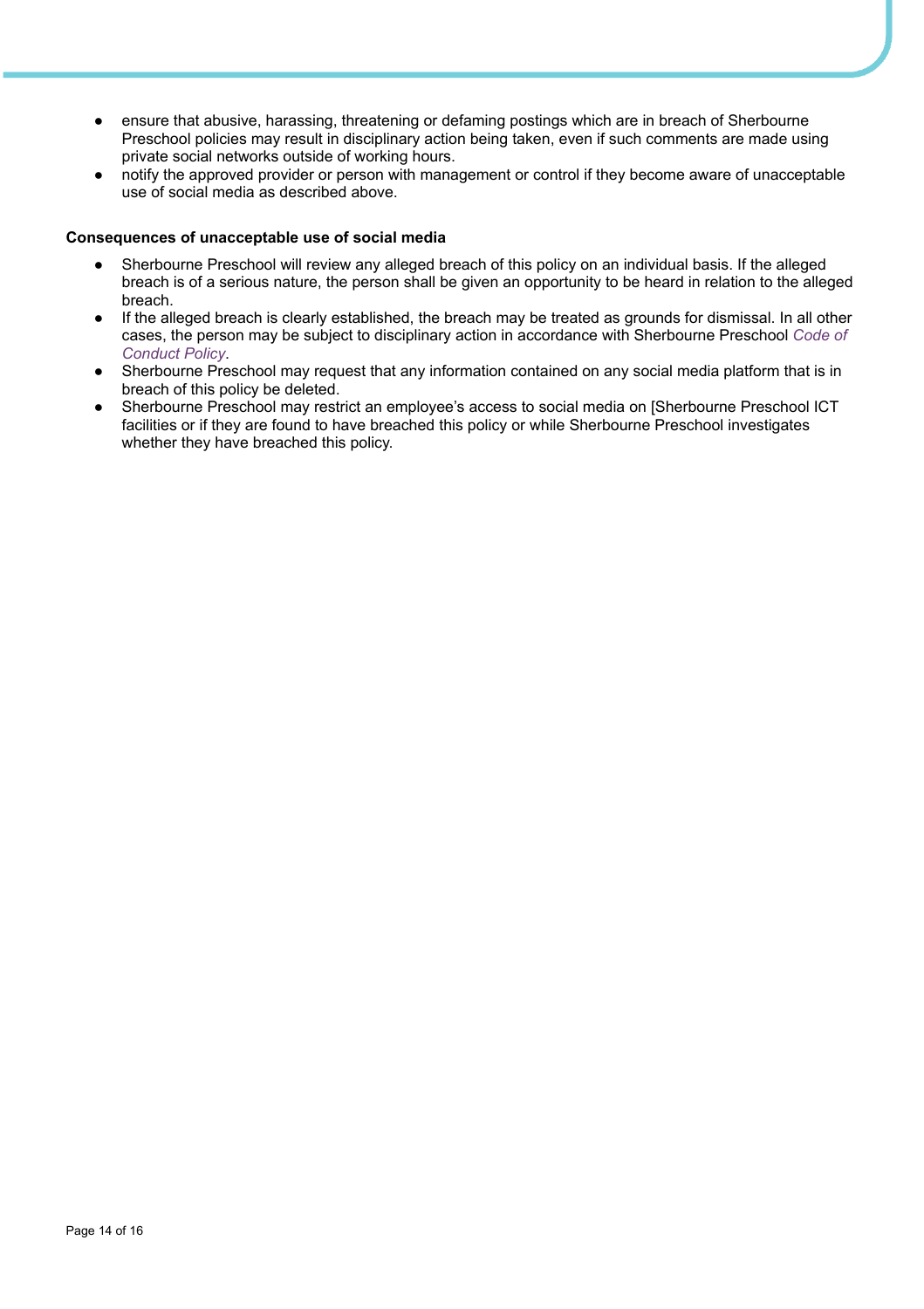# **ATTACHMENT 4. AUTHORISED USER AGREEMENT**

Portable storage device (PSD) (including laptops)

- I, ,
	- acknowledge that I have received a PSD belonging to Sherbourne Preschool
	- will ensure that the PSD:
		- o is used for work-related purposes only
		- o is password-protected at all times
		- o will not be loaned to unauthorised persons
		- o will be returned to Sherbourne Preschool on cessation of employment
	- will notify the Vice President as soon as is practicable if the PSD is damaged, faulty or lost
	- have read the Sherbourne Preschool Information and Communication (ICT) Technology Policy and agree to abide by the procedures outlined within.

Signature (authorised user) example and the Position

Date

Authorised by **Authorised by Position** 

Date